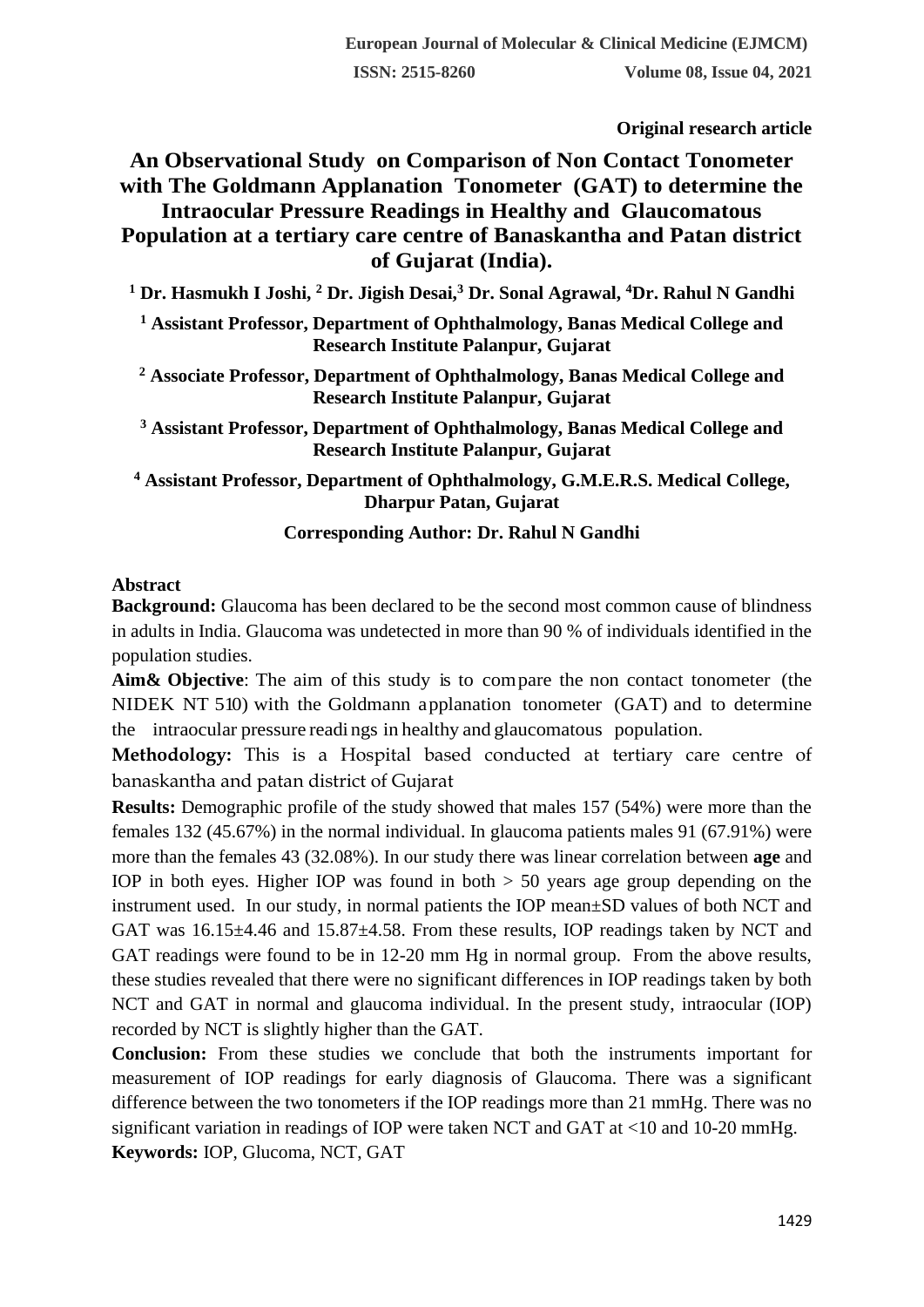# **Introduction**

Glaucoma is one of the leading causes of blindness in the world. It is defined as an acquired optic neuropathy which leads to destruction of ganglion cells and fibres and eventually causes irreversible visual field loss. The disturbance of the outflow of aqueous humour, a natural clear nourishing intraocular fluid, resulted in increase of the IOP. Glaucoma is a critical public health issue: around 45 million patients all inclusive have open-angle glaucoma, and around 8.4 million patients wind up dazzle as a result of glaucoma  $(1-3)$ . In this way, it is important to treat glaucoma and counteract blindness  $(4-7)$ . Glaucoma has been declared to be the second most common cause of blindness in adults in India. Glaucoma was undetected in more than 90 % of individuals identified in the population studies. Inadequate identification of glaucoma even in population undergoing ophthalmic evaluation continues to be a major determinant of preventable blindness due to glaucoma in India<sup>(8)</sup>. Once the blindness of glaucoma has occurred, there is no treatment that will restore vision. In nearly all cases, however, blindness is due to glaucoma is preventable. This prevention requires early detection and proper treatment <sup>(9)</sup>. Good case detection depends on using tests with high positive predictive values such as perimetry, tonometry and fundus examination to all the patients who visit our clinic for various eye ailments<sup>(10)</sup>.

For early diagnosis of glaucomatous damage new technologies such as new tonometers, new OCT machines  $\&$  optic nerve head analysers etc. are of paramount importance  $^{(11)}$ 

Nowadays even though the diagnosis of glaucoma is done on the basis of structural and functional changes found in retinal nerve fibre layer, intra ocular pressure is the only factor which can be used to titrate the treatment and also the important factor whose reduction can bring about good prognosis and disease slowing. Thus an accurate assessment of IOP is of paramount importance in glaucoma cases <sup>(12)</sup>.

A wide choice of instruments is now available to measure IOP. Goldmann applanation tonometry is widely accepted as the international gold standard for measurement of IOP and is the most commonly used method.

Numerous factors influence the IOP measurement, especially central corneal thickness (CCT) corneal curvature and the technique used for the measurement. More recently, the development of non- contact tonometers (NCTs) has simplified IOP screening. The non- contact tonometer measures the IOP by firing an air pulse at the cornea and calculating the IOP based on the speed at which collimated light focused at the corneal vertex is reflected back to a sensor on the instrument.

The main advantages of non-contact tonometers are that they are non – invasive and thus comfortable for the patient with a minimal risk of infection, and repeated measurements do not reduce IOP due to the ocular massage effect, as occurs with Goldmann tonometry  $(12)$ .

Attempts have been made to establish specific formulas to calculate the influence of CCT on IOP measurement, but there is no consensus about its use in practice <sup>(13)</sup>. The goal of our study is to compare goldmann applanation tonometer and non contact tonometer readings in normal and glaucomatous eyes.

The aim of this study is to compare the non contact tonometer (the NIDEK NT 510) with the Goldmann applanation tonometer (GAT) and to determine the intraocular pressure readings in healthy and glaucomatous population.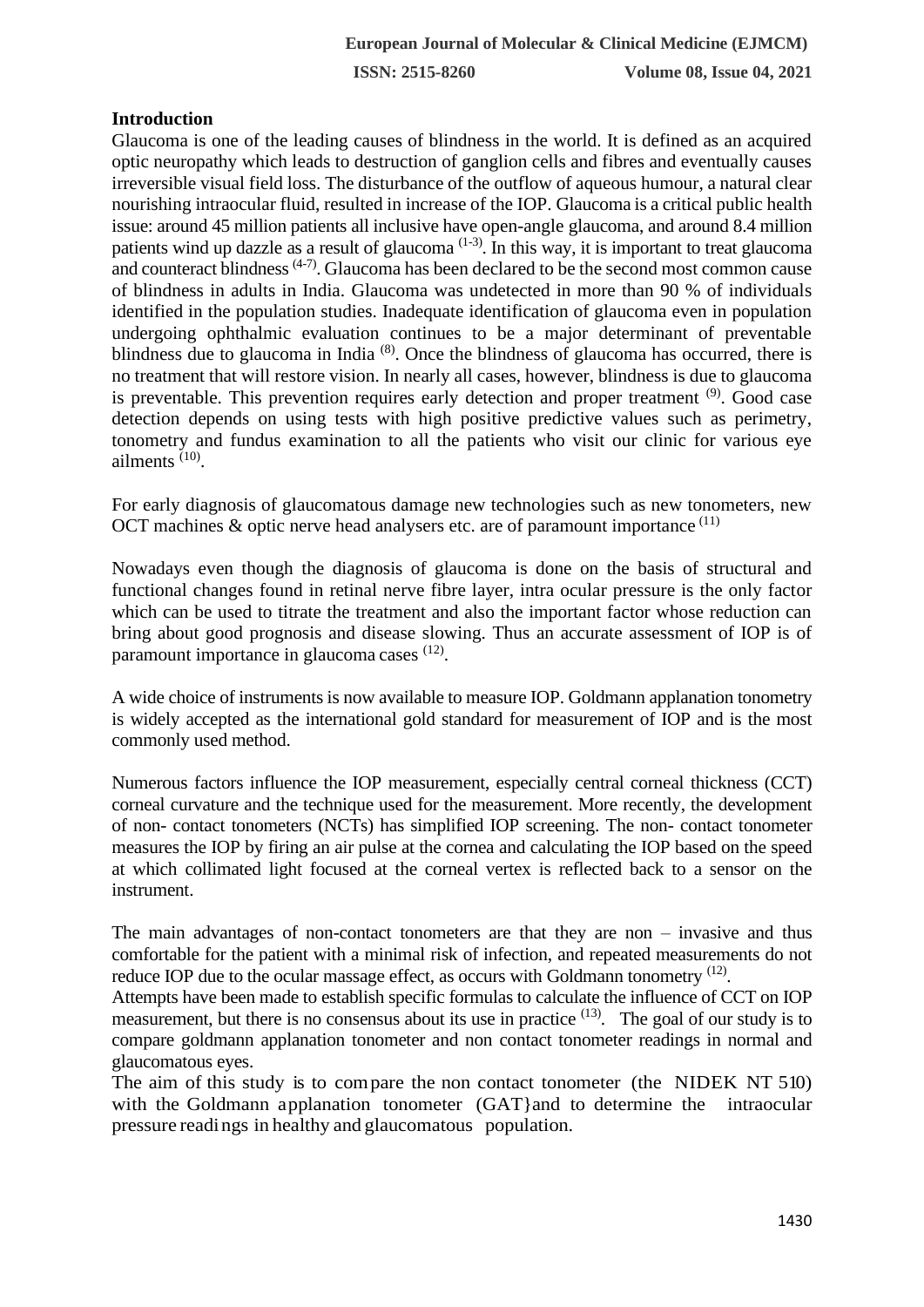#### **MATERIALS AND METHODS**

**Type of Study**: This is a hospital based study conducted at tertiary care centre of banaskantha and patan district of Gujarat

**Place of Study**: At tertiary care centre of banaskantha and patan district of Gujarat

#### **Study Period**: 6 months

**Sample Size**: 200 consecutive normal patients attending the outpatient department and 100 consecutive and fulfilling the inclusion and exclusion criteria will be taken in to the study. **Study population**: Patients attending the outpatient care and Glaucoma clinic Department of ophthalmology, Banas Medical College and research institute Palanpur and G.M.E.R.S. Medical college, Dharpur Patan (Gujarat)

#### **Inclusion Criteria:**

- 1. The subject with age 18 years and above
- 2. The subjects who were diagnosed as Glaucoma based an IOP, visual fields and disc evaluation
- 3. The subjects with normal fundus on +90D examination

# **Exclusion Criteria:**

- 1. Any active eye diseases—Uveitis, corneal disease, infection, discharge.
- 2. Patients with corneal scarring, corneal edema, ptergium, or previous ocular surgery.
- 3. Patients with high corneal astigmatism, keratoconus.
- 4. Any previous corneal surgery, including corneal laser surgery
- 5. Recent use of contact lenses
- 6. Patients with microphthalmos, blepharospasm, or nystagmus.
- 7. Any condition that did not allow taking measurements
- All the procedures will be explained to the subjects and an informed consent will be taken.

All the measurements will be taken from 9 AM to 10 AM to avoid the effect of diurnal fluctuations on IOP.

# **Methodology:**

All the patients selected for the study will undergo through opthalamic examination including visual acuity, slit lamp examination, fundus evaluation, tonometry and measurement of central corneal thickness.

**Measurement by NCT:** This will be done first in each patient followed by applanation tonometry. It is done before applanation tonometry to avoid ant possisbility of IOP reduction by anterior chamber compression with applanation prism <sup>(14,15)</sup>. The subjects are made to sit on a chair and IOP will be measured by the NIDEK NT-510 non contact tonometer.

The Nidek NT-510 non contact tonometer automatically records three IOP readings. The average of three measurements will be taken for comparision. Examination will be conducted on neither eye (chosen randomly) of each patient.

**Measurement by GAT:** The applanation tonometry will be done by slit lamp mounted applanation tonometer on Haag – streit R-900 device (Haag- Strit, Koeniz, Switzerland). The subjects are seated comfortably on the slit lamp after explaining the procedure.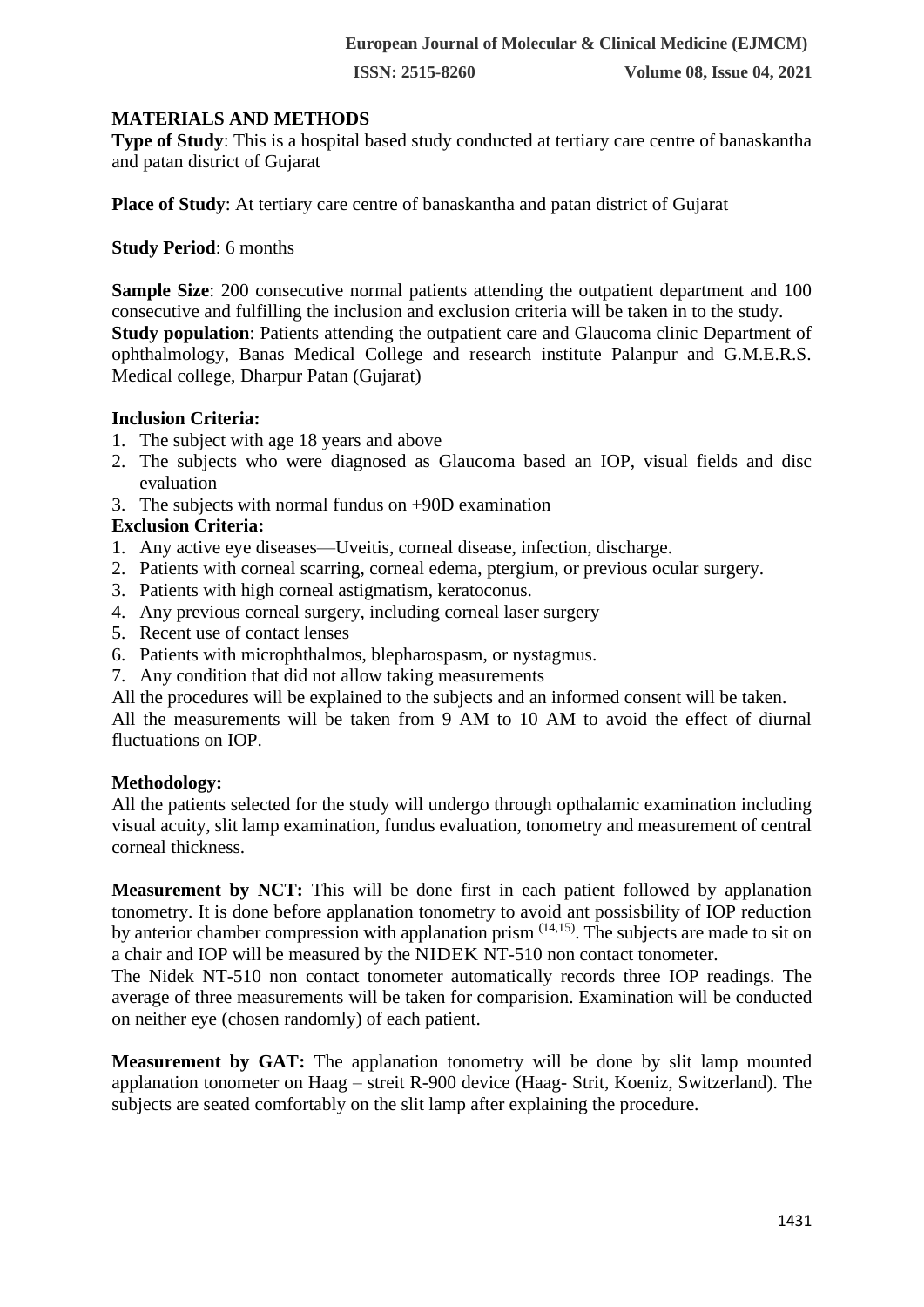# **Equipment**

- 1. Slit lamp mounted Goldmann's tonometer.
- 2. Applanation prism.
- 3. 70% alcohol or 1% sodium hypochlorite.
- 4. Anaesthetic eye drops.
- 5. Fluorescein strips.
- 6. Cotton swabs.

#### **Methodology**

- 1. After applying fluorescein and anaesthetic eye drops, cobalt blue
- 2. light is turned on.
- 3. For measuring right eye, the light is made to come from the
- 4. patient's right side; for the left eye, the beam is made to come from
- 5. the patient's left side.
- 6. Light is kept at maximum.
- 7. Patient is then asked to sit still with eyes open.
- 8. The blue light is then directed on the prism head.
- 9. The tonometer tip is then moved forward to rest on the cornea and
- 10. then slowly applanate it at its centre.
- 11. Then the dial is slowly turned until the two semi circles visualized
- 12. just touch each other at its inner margins.
- 13. The dial reading is noted.
- 14. The tip resting on the cornea is removed and then washed with
- 15. Disinfectant and dried for using it in the other eye.
- 16. Same above steps are repeated in the other eye.

#### **Statistical Analysis:**

1. Descriptive data will be presented as mean  $\pm$  SD and number and percentages.

2. Paired and unpaired t-test will be used to compare reading by both tonometers.

3. Linear regression analysis will be used to evaluate the association between tonometry measured by NCT and GAT and explore the relation between IOP and CCT.

4. The bland Altman plots will be used to evaluate agreement between IOP measurements obtained by GAT and NCT. A.P value of <0.05 will be considered as statistically significant.

# **Results**

In this study, a total of 423 patients were categorized into to two groups; control 289 (Normal) and cases 134 (Glaucomatous patients) were subjected to method of tonometry –Goldmann's applanation and Non contact tonometer in both normal and Glaucoma patients.

#### **Demographic Distribution**

In our study, mean age in normal individual 46.65 years. The minimum and maximum range in age 11-78 years in normal group.

In the present study, mean age in glaucoma patients is 61.9. The minimum and maximum range is 31-88 years in glaucoma patients.

| Table 1. Distribution of Age in hormal and Glaucoma murvidual |               |                   |  |
|---------------------------------------------------------------|---------------|-------------------|--|
| Type of patients                                              | Age (Min-Max) | $Mean \pm SD$     |  |
| Normal                                                        | 21-78         | $46.65 \pm 13.05$ |  |
| Glaucoma                                                      | 31-88         | $61.91 \pm 10.28$ |  |

| Table 1. Distribution of Age in normal and Glaucoma individual |  |  |
|----------------------------------------------------------------|--|--|
|                                                                |  |  |
|                                                                |  |  |
|                                                                |  |  |

#### **Gender Distribution**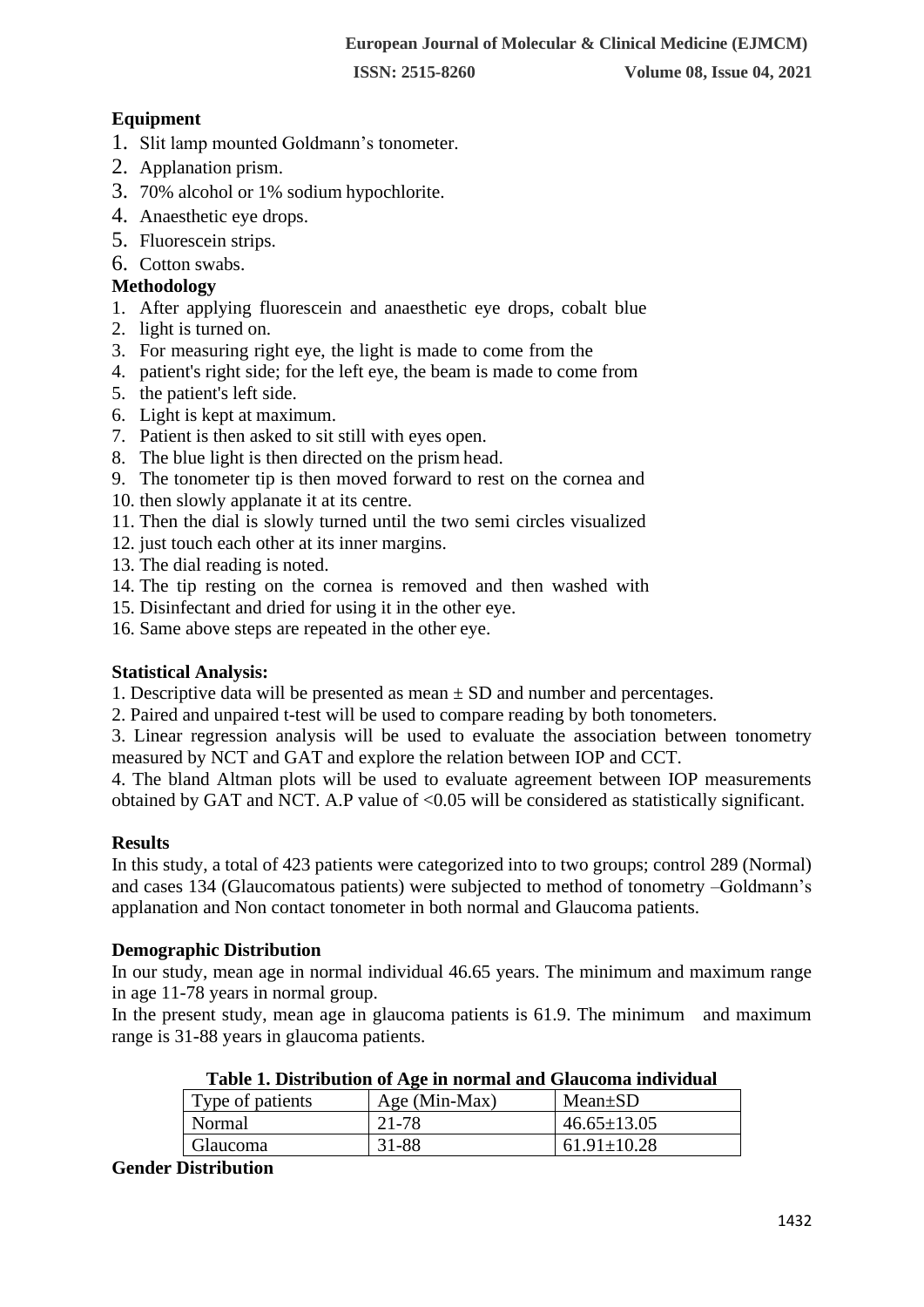From total of 289 normal patients 157 (54.32%) were males and 132 (45.67%) were females (45.67%). Hence in normal individuals majority were males.

| Table 2. Male and Female ratio in normal Individuals |        |            |  |
|------------------------------------------------------|--------|------------|--|
| Variable                                             | Number | Percentage |  |
| Male                                                 | 157    | 54.32      |  |
| Female                                               | 132    | 45.67      |  |
| Total                                                | 289    | 100        |  |

|  | Table 2. Male and Female ratio in normal Individuals |
|--|------------------------------------------------------|
|  |                                                      |

#### **Table 3.Male and Female ratio in Glucoma Individuals**

| Variable | Number | Percentage |
|----------|--------|------------|
| Male     | $Q_1$  | 67.91      |
| Female   | 43     | 32.08      |
| Total    | 134    | 100        |

From total of 134 glaucoma patients 91 (67.91%) were males and 43 (32.08%) were females . Hence in glaucoma cases majority were males.

| Table 4. FOT Incasured by GAT and INCT in uniterent groups of normal eyes |                            |                            |  |
|---------------------------------------------------------------------------|----------------------------|----------------------------|--|
| Range IOP (mmHG)                                                          | $GAT$ (mmhG) mean $\pm SD$ | $NCT$ (mmhG) mean $\pm SD$ |  |
| $\mid$ G1(<10)                                                            | $7.33 \pm 1.15$            | $8.85 \pm 0.98$            |  |
| $\mid$ G <sub>2</sub> (10-20)                                             | $14.83 \pm 3.04$           | $14.97 \pm 2.76$           |  |
| $\mid$ G <sub>3</sub> $(>21)$                                             | $25.19 \pm 3.93$           | $24.00 \pm 3.28$           |  |

# **Table 4 . IOP measured by GAT and NCT in different groups of normal Eyes**

In the present study, the IOP readings measured by Both NCT and GAT in normal eyes in different groups according to their IOP readings. There was no significant variation in readings taken by NCT and GAT in normal eyes. Only slight difference which occur in readings were taken by NCT and GAT at  $> 21$ mmHg.

| Range IOP (mmHG)         | $GAT$ (mmhG) mean $\pm SD$ | $NCT$ (mmhG) mean $\pm SD$ |
|--------------------------|----------------------------|----------------------------|
| $G1 \left( < 10 \right)$ | $7+1.41$                   | $4.5 \pm 0.00$             |
| $G2(10-20)$              | $15.31 \pm 3.15$           | $14.72 \pm 2.68$           |
| G3 (>21)                 | $31.48 \pm 9.08$           | $29.33 \pm 7.65$           |

#### **Table 5 . IOP measured by GAT and NCT in different groups of Glaucoma Eyes**

In glaucomatous eyes, there was a significant variation in readings were taken at  $> 21$  by NCT and GAT. But there was no changes in IOP readings were taken at both <10 and10-20 mm Hg. From these results revealed that, there was a statistically difference was observed when IOP readings was measure by NCT and GAT at more than >21 mm Hg.

#### **Table 6. Comparison of mean IOP as measure by GAT and NCT as per gender**

| Gender | $GAT$ (mm $Hg$ ) | $NCT$ (mm $Hg$ ) |
|--------|------------------|------------------|
| Male   | 15.88            | 16.18            |
| female | 15.83            | 16.12            |
| Male   | 15.88            | 16.16            |
| Female | 15.91            | 16.28            |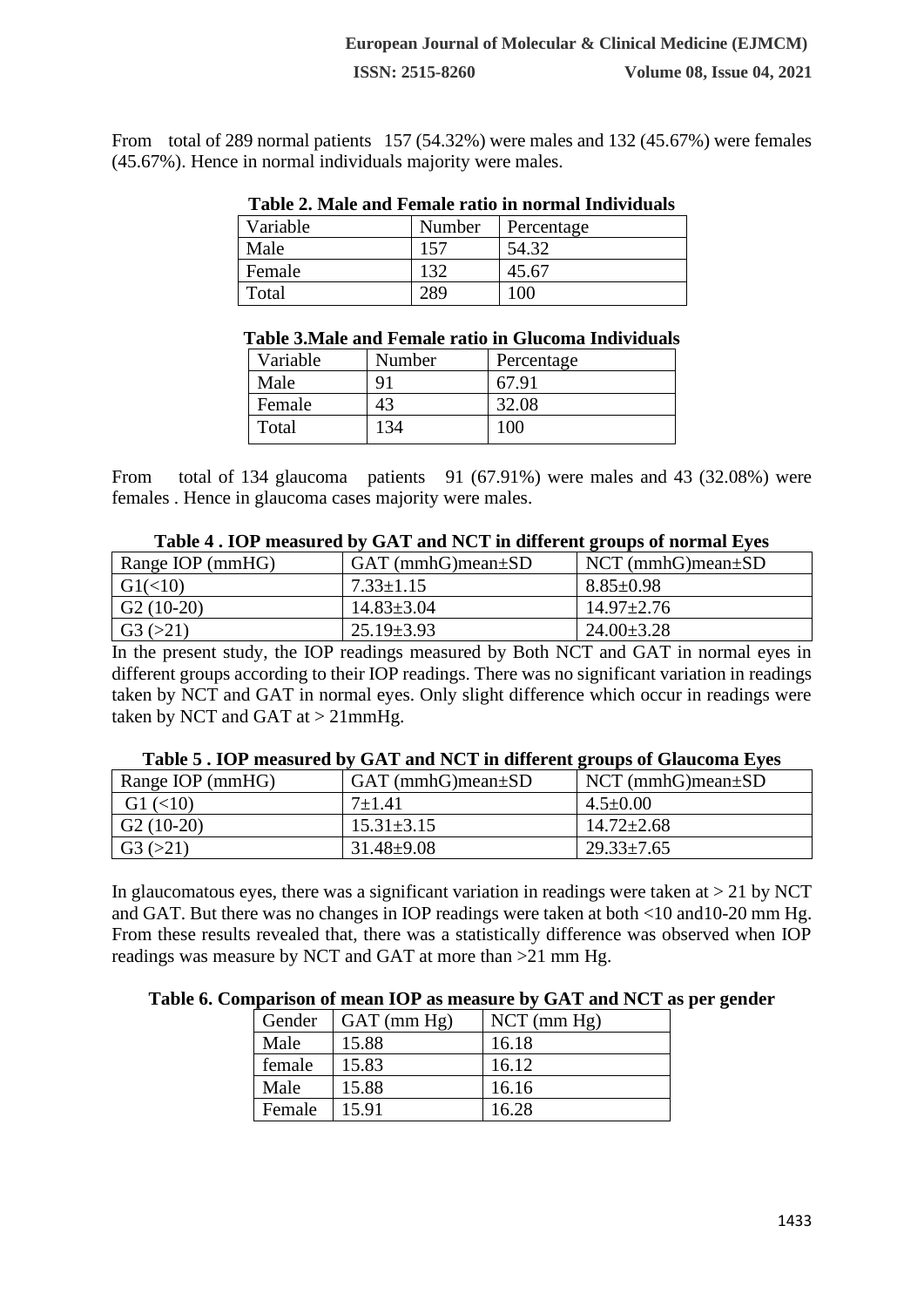#### **Distribution of Eye site in both normal and cases**

In total of 289 normal individuals 133 (46.02%) were right eyes and 156 (53.87%) were left eyes. Hence majority of the eyes were left eyes included in the study.

| <b>Table / Distribution of Eye site in normal cases</b> |        |            |  |
|---------------------------------------------------------|--------|------------|--|
| Variable                                                | Number | Percentage |  |
| Right                                                   | 133    | 46.02      |  |
| Left                                                    | 156    | 53.97      |  |
| Total                                                   | 289    | 100        |  |

In total of 134 glaucoma patients 75 (55.97%) were right eyes and 59 (44.02%) were left eyes were considered in this study.

| Variable | Number | Percentage |  |
|----------|--------|------------|--|
| Right    | ח ה    | 55.97      |  |
| Left     | 59     | 44.02      |  |
| Total    | 134    | 100        |  |

#### **Table 8. Distribution of Eye site in glaucoma cases**

#### **Tonometry readings in Normal and Glaucoma patients**

In the present study, IOP reading measured by NCT and GCT mean value were; 19.05 and 20.14 in glaucoma patients. From these results the total patients were categorized into three gropus according to their IOP readings taken by NCT and GCT. Mean paired difference IOP values between NCT and GAT in Glaucoma patients was 1.09±3.86.

#### **Table 9. Mean IOP readings by NCT and GAT in glaucoma patients**

| <b>Types of Tonometry</b> | Mean             | $+S.D$ | <b>SEM</b> |
|---------------------------|------------------|--------|------------|
| <b>NCT</b>                | $19.05 \pm 1.49$ | 8.44   | 0.72       |
| <b>GAT</b>                | $20.14 \pm 1.79$ | 9.48   | 0.81       |

**NCT** 

Group1- Less than 10 mm Hg no of individual, 4 (2.98%)

Group2- 10-21 mm Hg no of individual, 91 (67.91%)

Group3:  $>21$  mm Hg no of individual, 39 (29.10%).

#### **Table 10. No of individuals and percentage of IOP measurement by NCT in glaucoma patients**

| pauents           |     |                    |       |  |
|-------------------|-----|--------------------|-------|--|
| Variables         |     | No. of Individuals | %     |  |
| LOW(<10)          |     |                    | 2.98  |  |
| (Mean-SD)         |     |                    |       |  |
| $MEDIUM(10-21)$   |     | 91                 | 67.91 |  |
| HIGH(>21)         |     | 39                 | 29.10 |  |
| (Mean-SD) $(>21)$ |     |                    |       |  |
| Total             | 134 | 100                |       |  |
|                   |     |                    |       |  |

**GAT** 

Group1- Less than 10 mm Hg no of individual, 12 (8.95%)

Group2- 10-21 mm Hg no of individual, 82 (61.19%)

Group3:  $>21$  mm Hg no of individual, 40 (29.85%).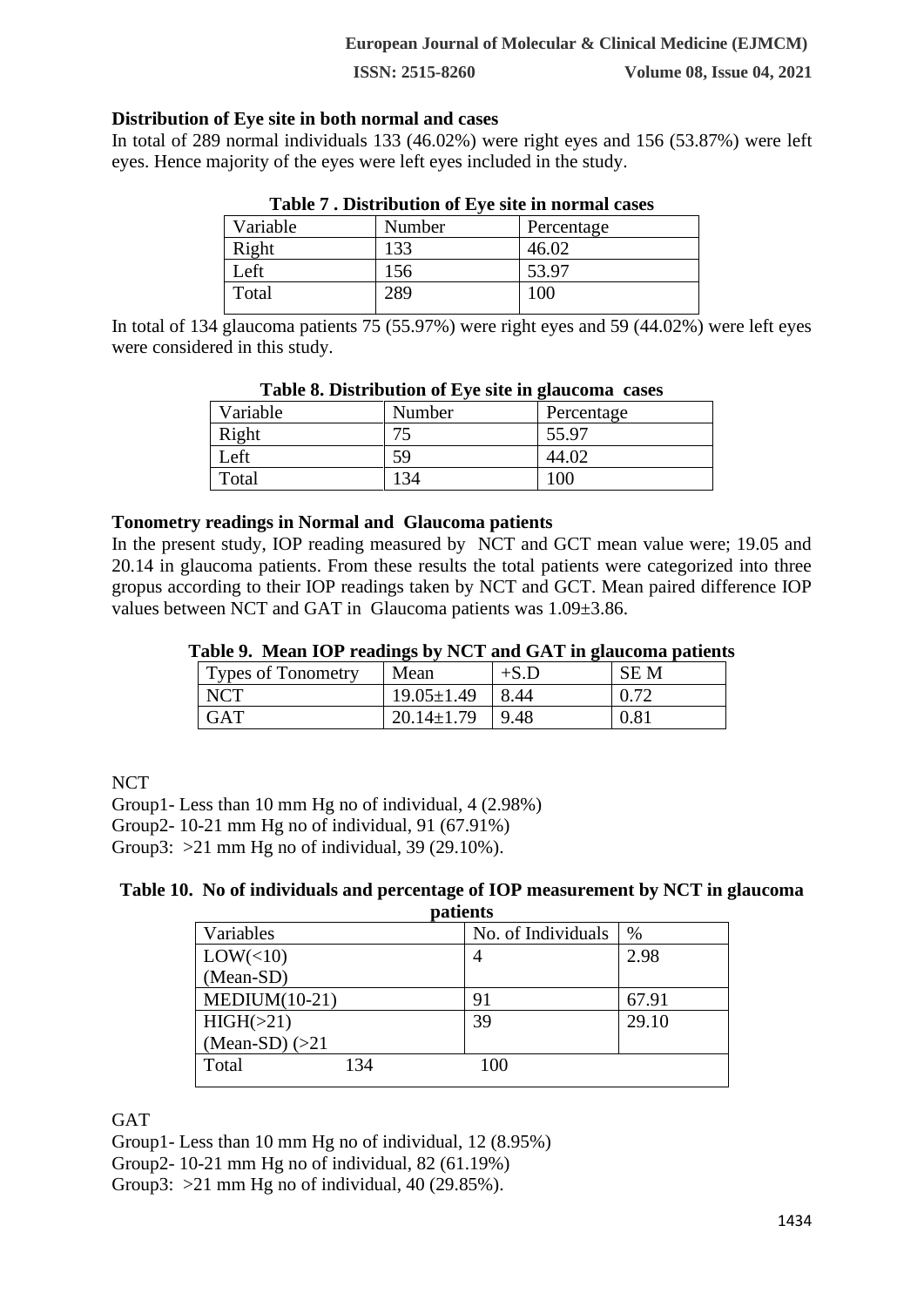| patients         |                    |       |  |
|------------------|--------------------|-------|--|
| Variables        | No. of Individuals | %     |  |
| LOW $(\leq 10)$  | 12                 | 8.95  |  |
| (Mean-SD)        |                    |       |  |
| MEDIUM $(10-21)$ | 82                 | 61.19 |  |
| HIGH (>21)       | 40                 | 29.85 |  |
| (Mean-SD)        |                    |       |  |
| Total            | 134<br>100         |       |  |
|                  |                    |       |  |

# **Table 11. No of individuals and percentage of IOP measurement by GAT in glaucoma patients**

From these results, most of the NCT and GCT readings were found to be in 10-21 mm Hg group.

Similar Studies carried out in normal individuals. The IOP mean±SD values of both NCT and GAT was 16.15±4.46 and 15.87±4.58. From these results the total patients were categorized into three groups according to their IOP readings taken by NCT and GCT.

# **Table 12. Showing Mean +SD of standard tonometer IOP readings in normal patients**

| <b>Types of Tonometry</b> | Mean           | $+S.L$ | <b>SEM</b> |
|---------------------------|----------------|--------|------------|
| <b>NCT</b>                | 16.15          | 4.46   | 0.26       |
| $\rm GAT$                 | $15.8^{\circ}$ | 4.58   | ∪.∠∪       |

**NCT** 

Group 1- Less than 10 mm Hg no of individual, 10 (3.46%)

Group 2- 10-21 mm Hg no of individual, 239 (82.69%)

Group 3-  $>21$  mm Hg no of individual, 40 (13.84%).

# **Table 13. Variables of NCT number and percentage of IOP readings measured by NCT in Normal patients**

| Variables             | No. of Individuals | $\%$  |
|-----------------------|--------------------|-------|
| LOW $(\leq 10)$       | 10                 | 3.46  |
| (Mean-SD)             |                    |       |
| <b>MEDIUM (10-21)</b> | 239                | 82.69 |
| HIGH(>21)             | 40                 | 13.84 |
| $(Mean+SD)$           |                    |       |
|                       |                    |       |
| Total<br>289          | 100                |       |
|                       |                    |       |

**GAT** 

Group 1- Less than 10 mm Hg no of individual, 22 (7.61%)

Group 2- 10-21 mm Hg no of individual, 235 (81.31%)

Group 3:  $>21$  mm Hg no of individual, 32 (11.07 %%)

From these results, IOP readings taken by NCT and GAT readings were found to be in 10-21 mm Hg in normal group. 32 eyes had shown more than 21 mmHG readings taken by GAT in normal individual.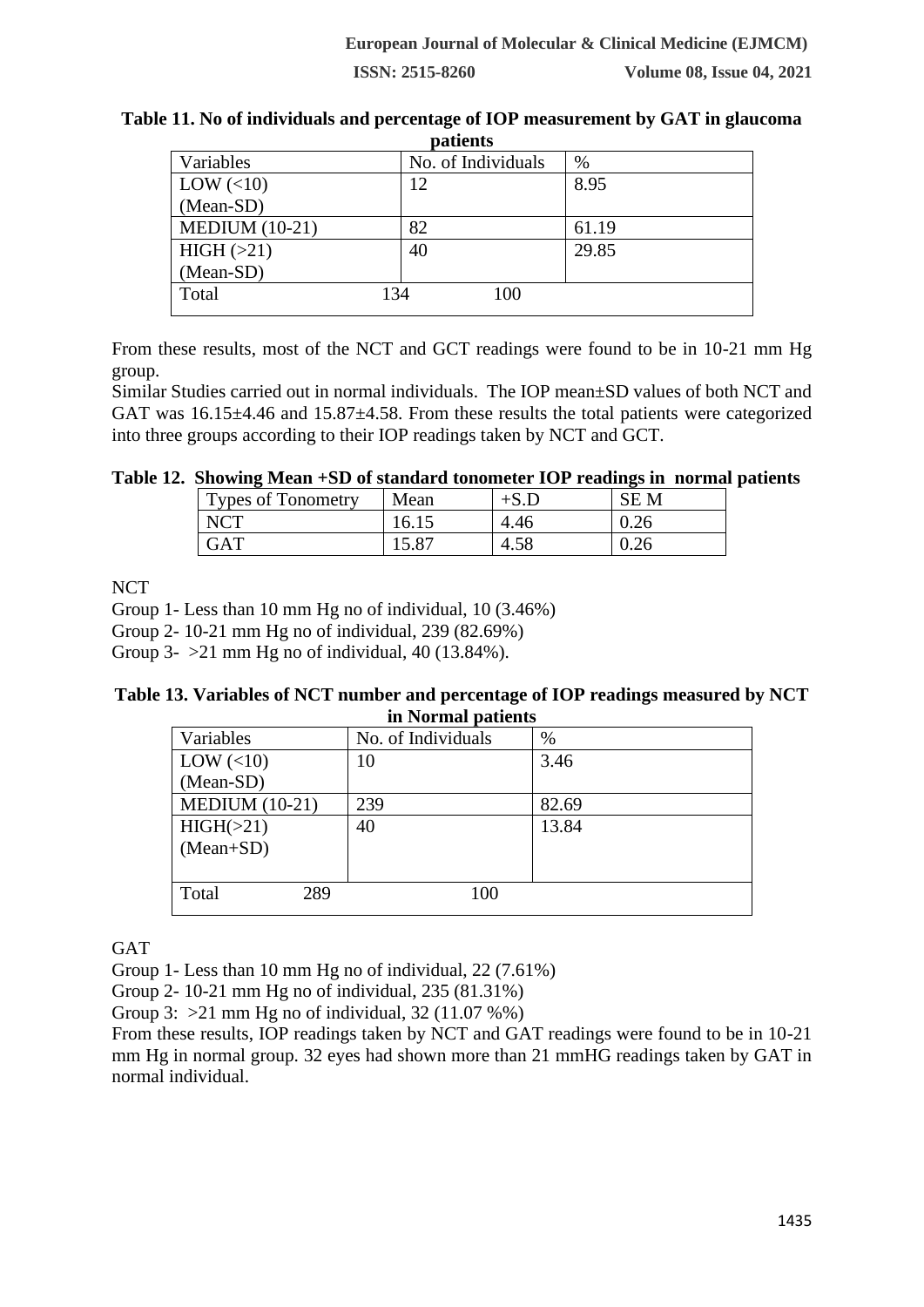| Variables        | No. of Individuals | $\%$  |
|------------------|--------------------|-------|
| low $(<10)$      | 22                 | 7.61  |
| (Mean-SD)        |                    |       |
| Medium $(10-21)$ | 235                | 81.31 |
| High $(>21)$     | 32                 | 11.07 |
| $(Mean+SD)$      |                    |       |
| 289<br>Total     | 100                |       |

#### **Table 14. Variables of IOP readings taken by GAT number and percentage**

# **Unpaired t-Test of NCT and GAT both in Glaucoma and Normal individual**

In the present study, Comparison of mean±SD difference between NCT was 19.05 and GAT was 20.14 in glaucoma patients. There is no significant difference between NCT and GAT with regard to their mean IOP measurements in glaucoma patients.

#### **Table 15. Unpaired t- Test of difference in IOP readings measured by NCT and GAT in Glaucoma Individual**

| Type of tonometry | Mean  | V ariance            | m<br>value               |
|-------------------|-------|----------------------|--------------------------|
| <b>NCT</b>        | 19.05 | $\cap$<br>71<br>1.20 | 0.00                     |
| <b>GAT</b>        | 20.14 | 90.04                | $\overline{\phantom{0}}$ |

Similar studies were carried out in normal individual, mean±SD difference between NCT 16.15±4.46 and GAT was 15.87±4.58 in normal individual. When evaluated for different IOP ranges it was observed that GAT and NCT had less significant with regard to their mean IOP readings in normal individual.

#### **Table 16. Unpaired t test of differences in IOP readings taken by NCT VS GAT in normal patients**

| <u>noi mai patients</u> |                     |           |                          |
|-------------------------|---------------------|-----------|--------------------------|
| Type of tonometry       | Mean                | V ariance | value                    |
| <b>NCT</b>              | 16.15               | 19.89     | $0.01^{-}$               |
| <b>GAT</b>              | $\Omega$<br>1 J.O I | 24.04     | $\overline{\phantom{0}}$ |

#### **Correlation IOP values between NCT and GAT in normal and Glaucoma Individual**

In the present study, NCT and GAT are highly positively correlated in the entire group of normal individuals  $r= 0.877$  ( $p=0.001$ ).

In case of Glaucoma Individuals, both NCT and GAT are highly positively correlated r=0.911  $(p<0.001)$  in the entire group of glaucoma individuals. From these results reveled that there was significant differences between their correlation studies in both normal and glaucoma patients.

# **DISCUSSION**

Even though there are many parameters for glaucoma screening and diagnosis, IOP assessment is of paramount importance in diagnosing and follow up of glaucoma cases. Throughout the world many instruments and techniques are followed to measure IOP. Also newer technologies are discovered for IOP measurement with least possible error. But these instruments before they can be allowed to replace the existing or to be considered as equal with the current gold standard it has to be evaluated in different clinical settings and in different population groups. The same holds good for a gold standard instrument; that is it has to be constantly evaluated against the new technology, so that its errors and biases can be eliminated.

Such analysis and improvements in both technique and instrumentation can finally help in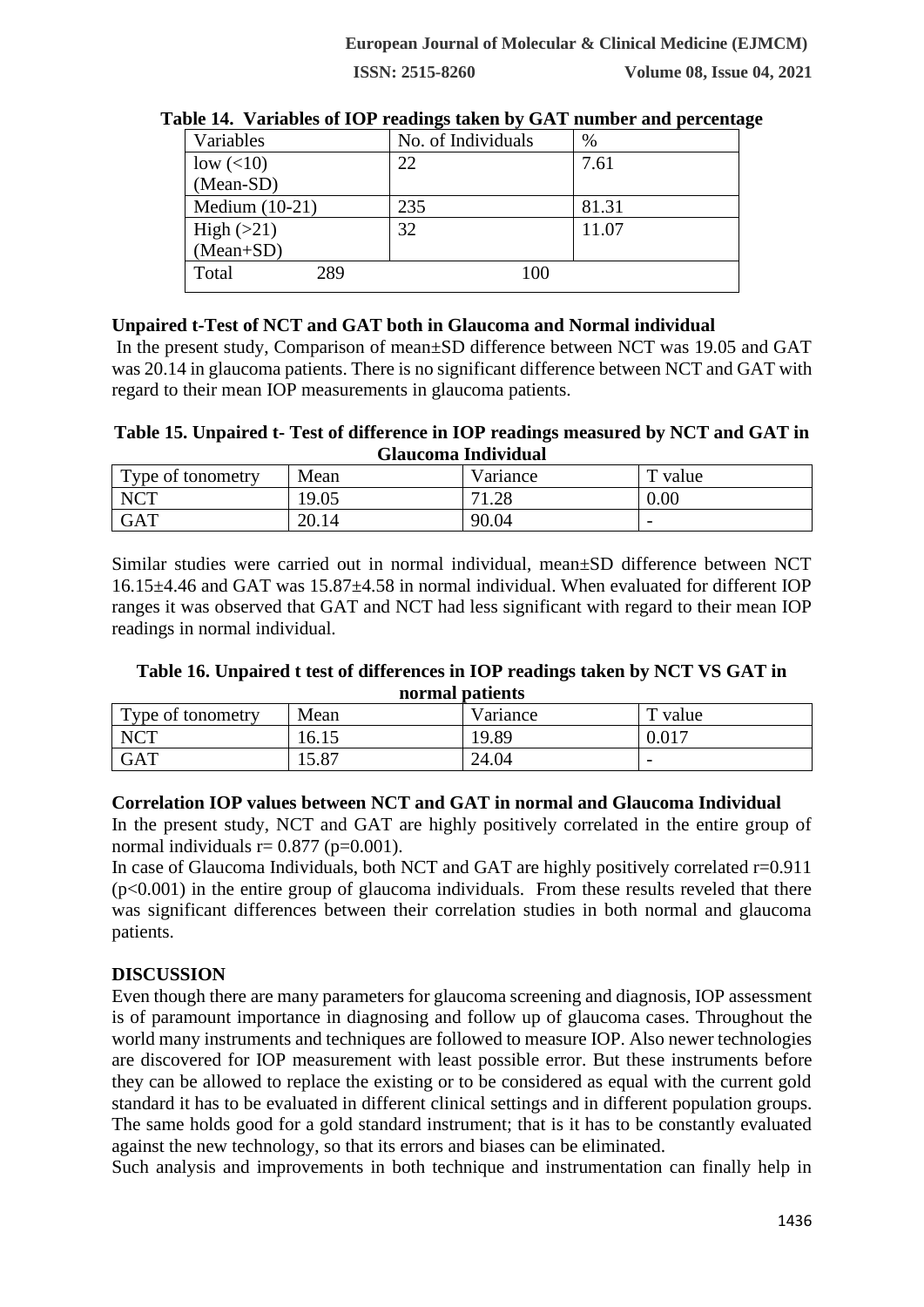quick, accurate and patient friendly diagnostic modalities for IOP assessment. Increase in intraocular pressure is one of the risk factors in the development and progression of glaucoma  $(16)$ . Control and reduction in IOP is the main goal in treatment of glaucoma<sup>(17)</sup>.

Even though there are many parameters for glaucoma screening and diagnosis, IOP assessment is of paramount importance in diagnosing and follow up of glaucoma cases.

Throughout the world many instruments and techniques are followed to measure IOP. Also newer technologies are discovered for IOP measurement with least possible error. But these instruments before they can be allowed to replace the existing or to be considered as equal with the current gold standard it has to be evaluated in different clinical settings and in different population groups.

There are various methods to measure IOP like Schoitz tonometer, Goldmann applanation tonometer (GAT), Perkins applanation tonometer, air puff non-contact tonometer, Tonopen, Pascal dynamic contour tonometer, I Care tonometer. GAT is worldwide used for measurement of IOP and is Gold standard.

In our study, even though schiotz is an age old technique it was used since it very portable, cheap & quick technique. It is used in many parts of the world even today including our outpatient department for the same above reasons.

Goldmann's applanation was used in this study to compare it against the other two as it was "The gold standard technique". Being a time consuming / cumbersome / not so patient comfortable technique for IOP assessment, it has stood the test of time in giving accurate and reliable IOP values in various groups of patients in different demographic profiles.

In our study a total of 423 patients were categorized into two groups normal (289) and Glaucoma patients (134) evaluated with tw0 tonometers namely Non contact tonometers and Goldmann applantation tonometers in normal and glaucomatous patients.

The present study was conducted to compare the IOP readings taken by NCT and GAT in normal and glaucoma patients and also determine the IOP by both tonometers.

Demographic profile of the study showed that males 157 (54%) were more than the females 132 (45.67%) in the normal individual. In glaucoma patients males 91 (67.91%) were more than the females 43 (32.08%).

The minimum and maximum age of normal among those participated in this study was 21 & 78 years respectively. Where as in glaucomatous patients minimum and maximum age was 31& 88. Hence both in normal and glaucoma patients majority were males.

The mean age of normal and glaucoma individual were  $46.65\pm13.05$  and  $61.91\pm10.28$ . From these results most of the patients in glaucoma cases were more than 60 years.

In our study there was linear correlation between **age** and IOP in both eyes. Higher IOP was found in both > 50 years age group depending on the instrument used. But all the comparative studies were statistically insignificant.

This was not the case in a study by **Qureshi IA (1995),** which says that IOP increases with age by a factor of  $0.28$  mm hg every 10 years  $(18)$ .

With respect to **gender** based difference in IOP prevalence there was no sex predilection for higher IOP. Higher IOP was noted in males in both eyes in NCT compared to females in both the eyes. But in GAT males had higher IOP in both the eyes compared to females both in normal and glaucoma individual. These results were also statistically insignificant except for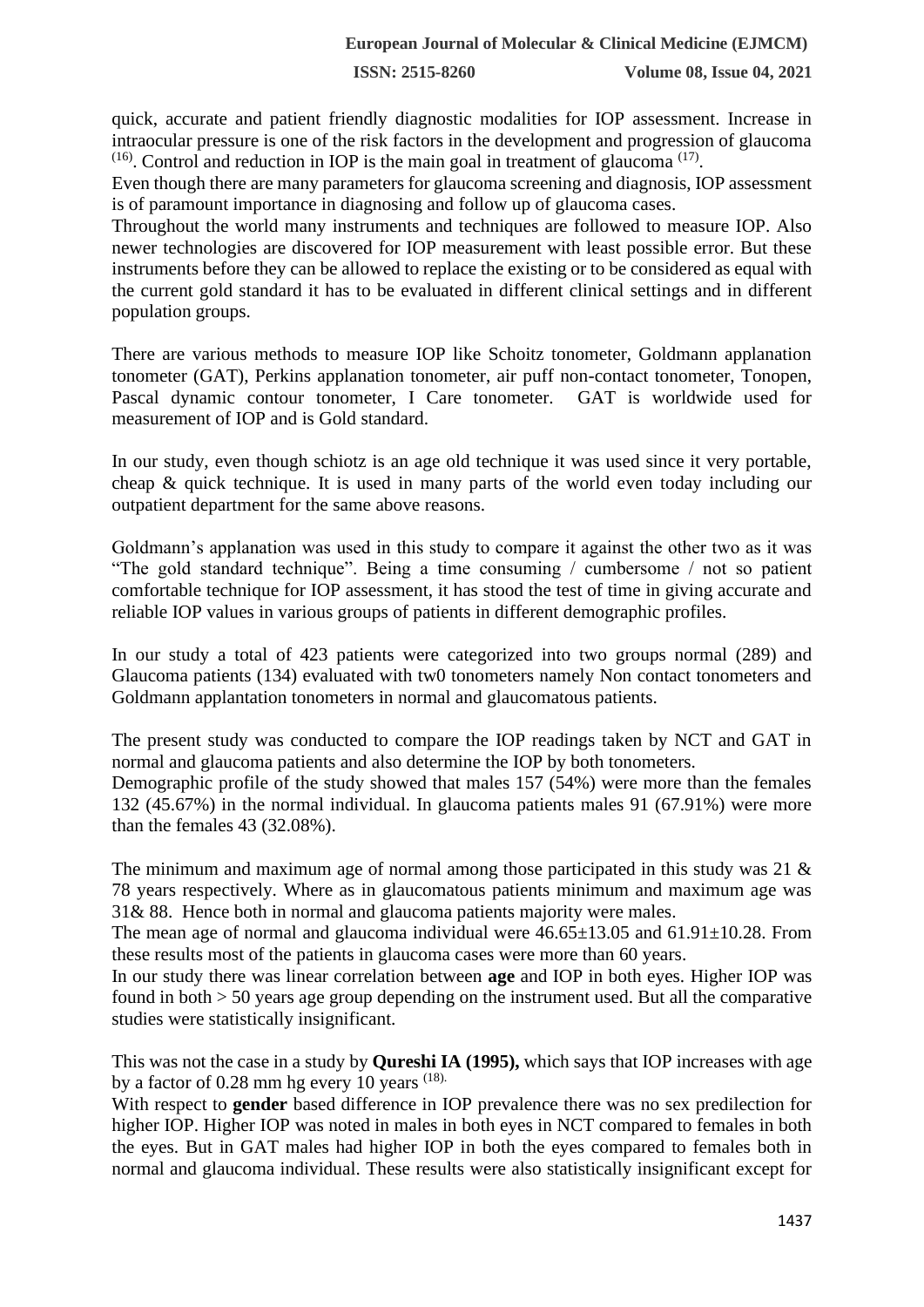the right eye care IOP values which alone were slightly significant. But considering the scale by which it was significant, it was not an important difference to consider.

In our study, in glaucoma patients mean IOP measured with NCT was 19.05±1.49 mmHg and with GAT was 20.14±1.79. Paired mean differences between NCT and GAT was 1.09±3.86. Thus demonstrating that the mean IOP measurements with GAT are higher than that with NCT in glaucoma patients. In glaucoma patients where IOP less than 12 mmHg, only 9 (6.71%) Individuals were present. Most of the in individuals IOP reading between 12-27 mmHg was 103 (76.86). IOP reading were taken by both the tonometers showed higher readings in between the 12-27 mm Hg.

In our study, in normal patients the IOP mean±SD values of both NCT and GAT was 16.15±4.46 and 15.87±4.58. From these results, IOP readings taken by NCT and GAT readings were found to be in 12-20 mm Hg in normal group.

From the above results, these studies revealed that there were no significant differences in IOP readings taken by both NCT and GAT in normal and glaucoma individual.

In the present study, intraocular pressure (IOP) recorded by NCT is slightly higher than the GAT. Many studies have compared IOP between GAT and NCT<sup>(19)</sup>. Friat et al<sup>(19)</sup> study revealed that GAT results are slight lower than non-contact tonometer. Martinez-de-la-casa et al  $^{(20)}$  concluded that results of AP tonometer were higher than GAT. Rao  $^{(21)}$  states that when IOP was < 20 mm Hg, it was more accurate with NCT. The mean IOP was less with NCT than GAT and it was found to be non statistically significant. The study done by Babalola et al. From South Africa showed no significant difference between the two instruments <sup>(22)</sup>. This could be due to the racial differences as their subjects were Africans as in our study that was done on subjects with Indian origin. On contrary, the findings Oguchi et al.suggested that NCT consistently read higher readings  $(23)$ . Another study also found that similar findings  $(24)$ . A study done by Yucell et al. Showed that the pulsair NCT records IOP lesser than GAT <sup>(25)</sup>. In the present study, NCT and GAT are highly positively correlated in the entire group of normal individuals  $r= 0.877$  (p<0.001).

In case of Glaucoma Individuals, both NCT and GAT are highly positively correlated  $r=0.911$  $(p<0.001)$  in the entire group of glaucoma individuals. From these results revealed that there was a significant difference between their correlation studies in both normal and glaucoma patients.

In the present, NCT and GAT measurements showed good agreement proving that both are reliable methods of measuring IOP. In past studies also good agreement has been found with the correlation value ranging from 0.27 to 0.9 ( $p=0.03$  to  $p<0.001$ ).

In the present study, the pearson correlation was  $0.95$  which is quite significant (p<0.001). A study was conducted by Bang et al,  $(26)$  comparing intraocular pressures, measured by three different non-contact tonometers and Goldmann applanation tonometer, for non-glaucomatous subjects. They stated that there was statistically significant correlation between three noncontact tonometers and Goldmann applanation tonometer. They said that IOP measured with Nidek NT-530P was lower than GAT while IOP taken by Topcan CT-IP and canon T x 20P was higher than Goldmann applanation tonometer.

Study conducted by Javed Ahmed et al  $(27)$  revealed that Goldmann applanation tonometer was more accurate but air puff tonometer was good and easy for screening purposes. Study conducted by Sana Naeem et al,  $(28)$  showed that measurement of intraocular pressure by three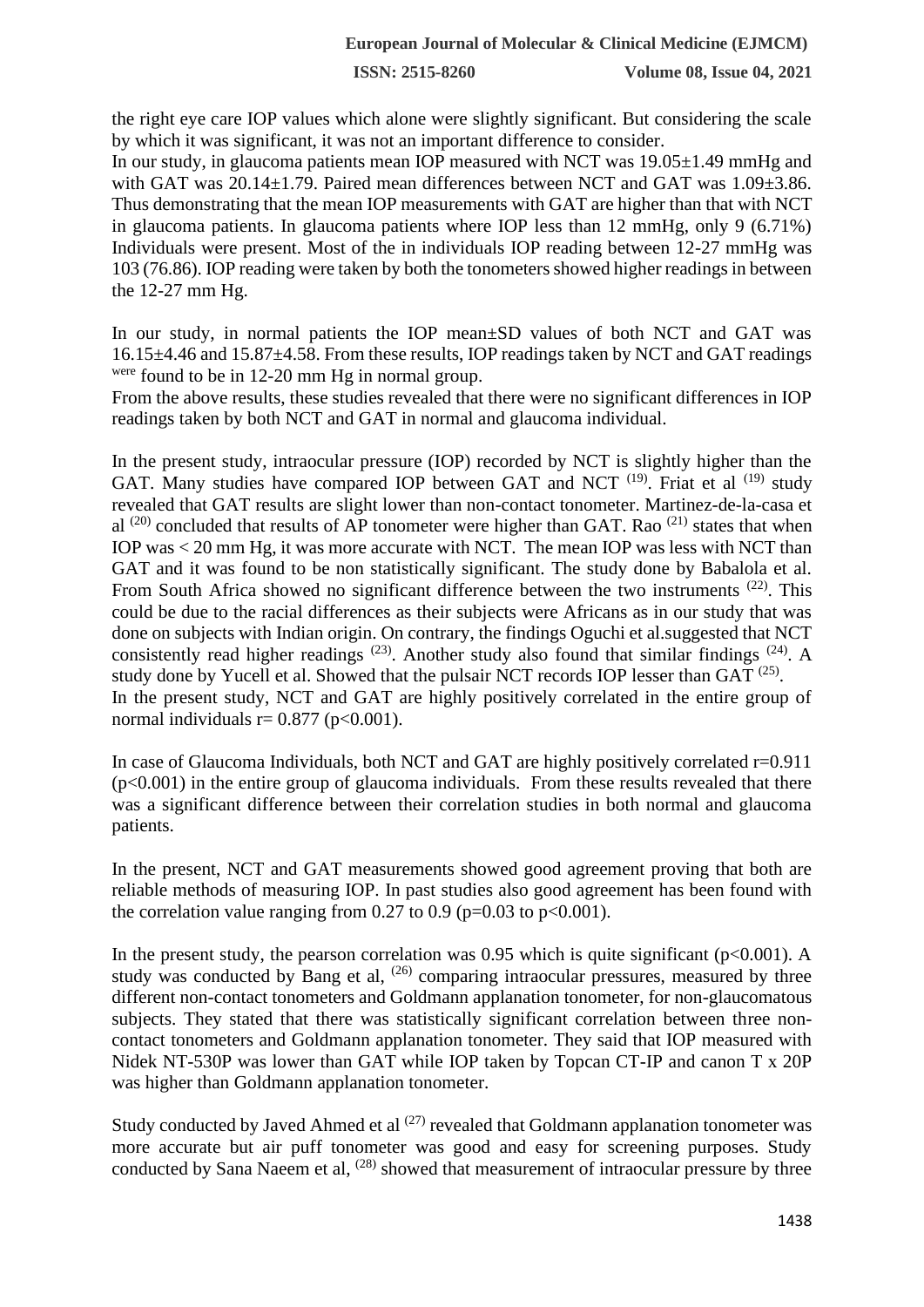different tonometers was comparable with good relation in normal adults. APT can be used as a good screening device to rule out glaucoma in patients.

Study conducted by Dibaji et al  $(29)$  stated that non-contact air puff tonometer was quick for screening purposes but measurement should be confirmed by Goldmann applanation tonometer.

In the present study, Comparison of mean±SD difference between NCT was 19.05 and GAT was 20.14 in glaucoma patients. There is no significant difference between NCT and GAT with regard to their mean IOP measurements in glaucoma patients.

Similar studies were carried out in normal individual, mean±SD difference between NCT 16.15±4.46 and GAT was 15.87±4.58 in normal individual. When evaluated for different IOP ranges it was observed that GAT and NCT had less significant with regard to their mean IOP readings in normal individual.

# **CONCLUSION**

Accurate IOP assessment is of pivotal importance in glaucoma diagnosis. GAT is the gold standard technique of IOP assessment in glaucoma patients, giving reliable and accurate readings. But it is time consuming, not portable and cumbersome to use. NCT tonometer is easy to use, comfortable to patients, quick, lightweight and portable. Yet it gives reliable and accurate IOP readings comparable with GAT. From these studies we conclude that both the instruments important for measurement of IOP readings for early diagnosis of Glaucoma. There was a significant difference between the two tonometers if the IOP readings more than 21 mmHg. There was no significant variation in readings of IOP were taken NCT and GAT at <10 and 10-20 mmHg.

# **Acknowledgment**

The author is thankful to Department of ophthalmology for providing all the facilities to carry out this work

**Conflict of Interest** None **Financial support**: Nill

# **References**

- 1. Quigley HA, Broman AT. The number of people with glaucoma worldwide in 2010 and 2020. British journal of ophthalmology. 2006 Mar 1;90(3):262-7.
- 2. Cedrone C, Mancino R, Cerulli A, Cesareo M, Nucci C. Epidemiology of primary glaucoma: prevalence, incidence, and blinding effects. Progress in brain research. 2008 Jan 1;173:3-14.
- 3. Cook C, Foster P. Epidemiology of glaucoma: what's new?. Canadian Journal of Ophthalmology. 2012 Jun 1;47(3):223-6.
- 4. Tarongoy P, Ho CL, Walton DS. Angle-closure glaucoma: the role of the lens in the pathogenesis, prevention, and treatment. Survey of ophthalmology. 2009 Mar 1;54(2):211- 25.
- 5. Lee DA, Higginbotham EJ. Glaucoma and its treatment: a review. American journal of health-system pharmacy. 2005 Apr 1;62(7):691-9.
- 6. Glen FC, Crabb DP, Garway-Heath DF. The direction of research into visual disability and quality of life in glaucoma. BMC ophthalmology. 2011 Dec;11(1):19.
- 7. Garudadri C, Senthil S, Rao HL. Evidence-based approach to glaucoma management. Indian journal of ophthalmology. 2011 Jan;59(Suppl1):S5.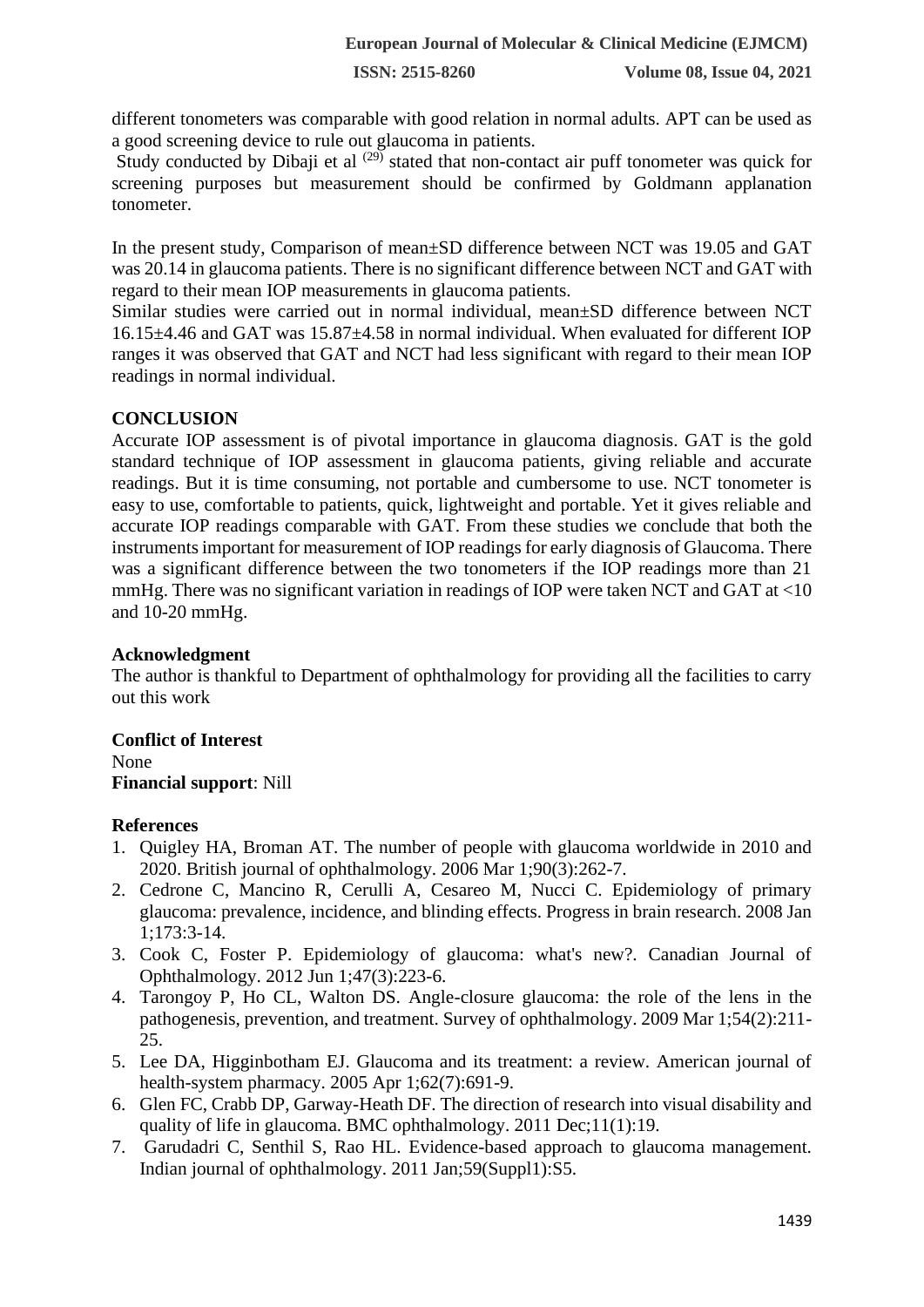- 8. R Ramakrishnan., et al. Diagnosis and management of glaucoma. 1<sup>st</sup> edition. New Delhi: Jaypee brothers; 2013. Pg. 66-69.
- 9. Allingham R Rand., et al. Shields text book of Glaucoma. 6<sup>th</sup>nEdition. philadelphia: Lippincott Williams & Wilkins; 2011. pg. xiii-xiv.
- 10. Thomas R, Parikh R, Paul P, Muliyil J. Population-based screening versus case detection. Indian journal of ophthalmology. 2002 Sep 1;50(3):233.
- 11. Martinez‐de‐la‐Casa JM, Jimenez‐Santos M, Saenz‐Frances F, Matilla‐Rodero M, Mendez‐Hernandez C, Herrero‐Vanrell R, Garcia‐Feijoo J. Performance of the rebound, noncontact and Goldmann applanation tonometers in routine clinical practice. Acta ophthalmologica. 2011 Nov 1;89(7):676-80.
- 12. Garway-Heath D, Kotecha A, Lerner F, et al. Measurement of intraocular pressure. In: Weinreb R, Brandt JD, Garway-Heath D, et al., editors. Intraocular Pressure. The Hague: Kugler Publications; 2007.
- 13. Doyle A, Lachkar Y. Comparison of dynamic contour tonometry with Goldman applanation tonometry over a wide range of central corneal thickness. Journal of glaucoma. 2005 Aug 1;14(4):288-92.
- 14. Ogbuehi KC, Almubrad TM. Accuracy and reliability of the Keeler Pulsair EasyEye noncontact tonometer. Optometry and vision science. 2008 Jan 1;85(1):61-6.
- 15. Atkinson PL, Wishart PK, James JN, Vernon SA, Reid F. Deterioration in the accuracy of the pulsair non-contact tonometer with use: need for regular calibration. Eye. 1992 Sep;6(5):530.
- 16. Kass MA, Heuer DK, Higginbotham EJ, Johnson CA, Keltner JL, Miller JP, Parrish RK, Wilson MR, Gordon MO. The Ocular Hypertension Treatment Study: a randomized trial determines that topical ocular hypotensive medication delays or prevents the onset of primary open-angle glaucoma. Archives of ophthalmology. 2002 Jun 1;120(6):701-13.
- 17. Realini T, Weinreb RN, Hobbs G. Correlation of intraocular pressure measured with Goldmann and dynamic contour tonometry in normal and glaucomatous eyes. Journal of glaucoma. 2009 Feb;18(2):119.
- 18. Qureshi IA. Age and intraocular pressure: how are they correlated?. JPMA. The Journal of the Pakistan Medical Association. 1995 Jun;45(6):150-2.
- 19. Fırat PG, Cankaya C, Doganay S, Cavdar M, Duman S, Ozsoy E, Koc B. The influence of soft contact lenses on the intraocular pressure measurement. Eye. 2012 Feb;26(2):278.
- 20. Martinez‐de‐la‐Casa JM, Jimenez‐Santos M, Saenz‐Frances F, Matilla‐Rodero M, Mendez‐Hernandez C, Herrero‐Vanrell R, Garcia‐Feijoo J. Performance of the rebound, noncontact and Goldmann applanation tonometers in routine clinical practice. Acta ophthalmologica. 2011 Nov 1;89(7):676-80.
- 21. Tonnu PA, Ho T, Sharma K, White E, Bunce C, Garway-Heath D. A comparison of four methods of tonometry: method agreement and interobserver variability. British journal of ophthalmology. 2005 Jul 1;89(7):847-50.
- 22. Rao BS. Clinical evaluation of the non-contact tonometer and comparison with Goldmann applanation tonometer. Indian journal of ophthalmology. 1984 Sep 1;32(5):432.
- 23. Ogbuehi KC, Almubrad TM. Accuracy and reliability of the Keeler Pulsair EasyEye noncontact tonometer. Optometry and vision science. 2008 Jan 1;85(1):61-6.
- 24. Mackie SW, Jay JL, Ackerley R, Walsh G. Clinical comparison of the Keeler Pulsair 2000, American Optical MkII and Goldmann applanation tonometers. Ophthalmic and Physiological Optics. 1996 Mar 1;16(2):171-7.
- 25. Yücel AA, Stürmer J, Gloor B. Comparison of tonometry with the Keeler air puff noncontact tonometer" Pulsair" and the Goldmann applanation tonometer. Klinische Monatsblatter fur Augenheilkunde. 1990 Oct;197(4):329-34.